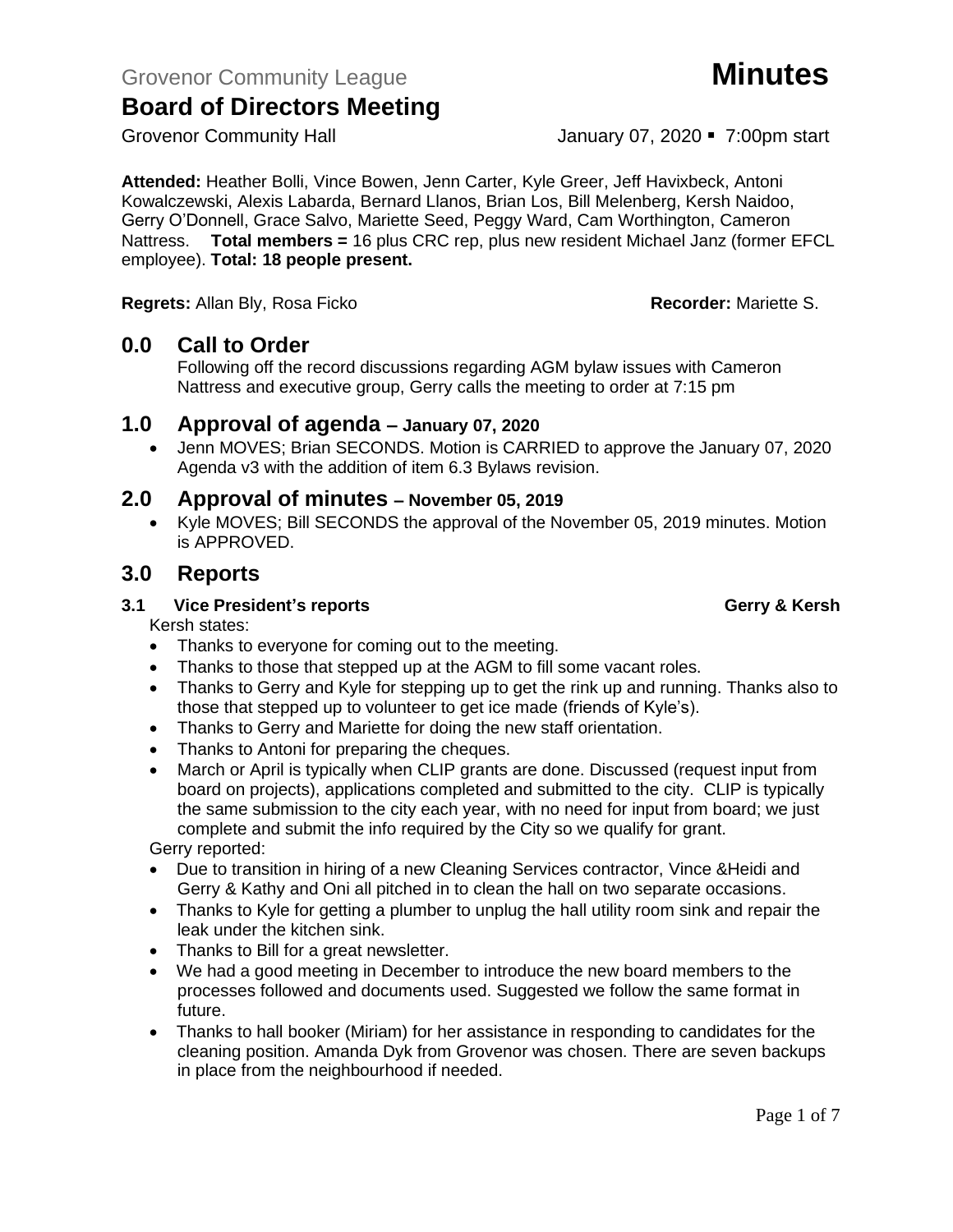- Thanks to Kersh and Kyle who played major roles in terminating the previous rinks' manager and the hiring of our new manager Michael McAnally, who resides in the community.
- Thanks to Sterling Law office for direction regarding the process followed in terminating the former rink manager.
- Our insurance policy has now been finalized.
- Our rinks were open for the Dec 18-19 weekend. Power skating & Learn to skate programs and drop-in hockey are up and running.
- *Action item: Bernard to update sign to include skating programs.*

## **3.2 Freasurer's report Antonic Structure Antonic Structure Antonic Antonic Antonic Antonic Antonic Antonic Antoni**

Antoni noted for December that:

- City of Edmonton grant for \$9,398 came in.

- Our account balances as of October 31<sup>st</sup> were:
	- General: \$97,575.20
	- Casino: \$75,208.11

Antoni noted for January that:

- As of November 30<sup>th</sup>, the balance of our accounts was:
	- General Account: \$96,196.97
	- Casino Account: \$66,105.47
- \$4,389.70 was paid to Omnisport for the benches.
- \$999.66 was paid to Fiona for the Summer Program.
- Expenses ramped up lately because of costs associated with operating the rink.
- He suggested we look at switching our energy provider to someone local rather than Direct Energy.
- Spot Energy is recommended as a possibility, as they are solar friendly (give rebates).
- ACE is another cooperative to consider that is solar friendly.

#### *Action item: Antoni to follow up with options for power provider; Kersh to provide Antoni information on Spot Power, an Alberta provider for solar generators.*

## **3.3 Civics report Jeff Jeff Jeff Jeff Jeff Jeff Jeff Jeff**

Jeff states that:

- Eunice from Sierra Lane is still planning an open house. They did not submit for rezoning.
- Two community leagues including us put in a rather neutral letter to City file planner Stuart Carlyle regarding the Alldritt proposal.
- Jasper Gates meeting January 14, 6-8 pm at West End Christian Reform Church. *Action item: Jeff's action items are in progress.*

### **3.4 City of Edmonton Cameron**

Cameron Nattress reported that:

- Abundant Communities is presenting a social isolation documentary. Free admission at Metro Theatre Saturday, January 18 at 3 pm.
- Bonnie Doon has a new saltwater pool. Open house January 12 from 4:15-6:15 pm. Call 311 to reserve spot. Renovated leisure centre.
- Jasper Gates pool is reopening in February.
- The city is doing a ward boundary review. Five different drop-in public engagement events are planned. Cameron to send dates.

Grovenor Community Hall **Grovenor Community Hall** January 07, 2020 • 7:00pm start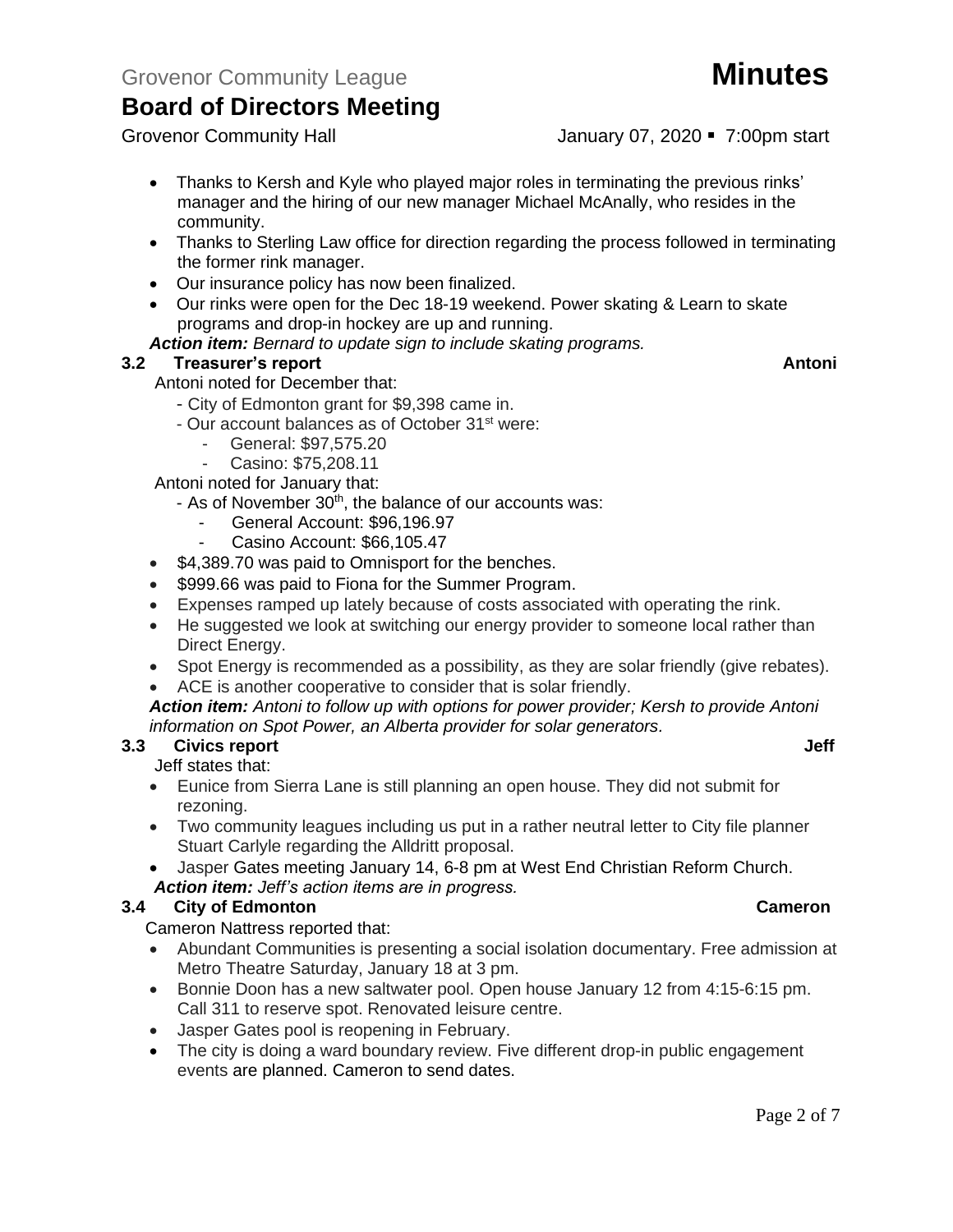# **4.0 Old business**

### **4.1** Sports report Rosa

Rosa absent; no report sent

## **4.2 Rinks Manager / Attendants update Kyle**

#### Kyle reports:

- The rink is open, drop-in shiny hockey is on Sundays, Power Skating is on Mondays, and Learn to Skate is on Tuesdays.
- Rob Chaput is doing power skating; the city runs Learn to Skate and Gerry/Rob coordinate the drop-in hockey.
- A sign is being developed on the rec centre behaviour rules.
- Michael McNally is opening and closing rink, cleaning in the shack. There are no attendants being used this year, as we have not had any incidents in four years. Signs indicate who to call if trouble happens.
- For memberships, contact info is on sign to sell community league memberships. Application forms for CL membership also made available.
- Discussion ensues regarding having attendants at the rink, pros/cons. Also, regarding having fire and hot chocolate, etc. during busy times but no one offers to take initiative.
- Gerry thanked Kyle for getting his friends involved in preparing the ice.
- White poly for next year could be laid down over grass to help with flooding of small rink. Uneven surface and high spots mentioned. A load of dirt may help.
- Kyle to revisit sidewalk between City sidewalk and north end of matting. *Action item: Kyle to continue with rink/rec centre improvements.*

## **4.3 Cleaning Services update Gerry** Gerry Gerry

Gerry reports:

• We now have Amanda Dyk providing cleaning services for the hall & rec centre.

## **4.4 Facilities update (Hall & Rec Centre) Kyle**

Kyle reported:

• He is working mostly on the rink. The hall is managing all right for now. Others are chipping in.

## **4.5 Webmaster update on Google Suite Allan**

Allan absent; Mariette reported that:

• After a lengthy process of providing documentation to verify our non-profit status, Allan met the requirements of non-profit clearing house, Tech Soup,<sup>1</sup> which opens the doors to free technology resources from major brands.

Grovenor Community Hall January 07, 2020 • 7:00pm start

<sup>1</sup> Wikipedia: **TechSoup.org**[\[edit\]](https://en.wikipedia.org/w/index.php?title=TechSoup&action=edit§ion=3)

Launched in January 2002, TechSoup.org is a web site serving nonprofits that provides training webinars, community forums and other resources about the use of technology in nonprofit organizations and public libraries. TechSoup partners with Microsoft to distribute Microsoft's product donations globally, [\[13\]\[](https://en.wikipedia.org/wiki/TechSoup#cite_note-GreenGadgets-13)[14\]](https://en.wikipedia.org/wiki/TechSoup#cite_note-GospelHer15-14) and helps to connect nonprofits and libraries to corporate donors such as Adobe, Symantec, Cisco and Intuit. TechSoup.org also verifies the nonprofit status of organizations seeking donations and matches them to the donated technology products they need.[\[15\]\[](https://en.wikipedia.org/wiki/TechSoup#cite_note-NPQ2013-15)[16\]](https://en.wikipedia.org/wiki/TechSoup#cite_note-MicroBlog-16)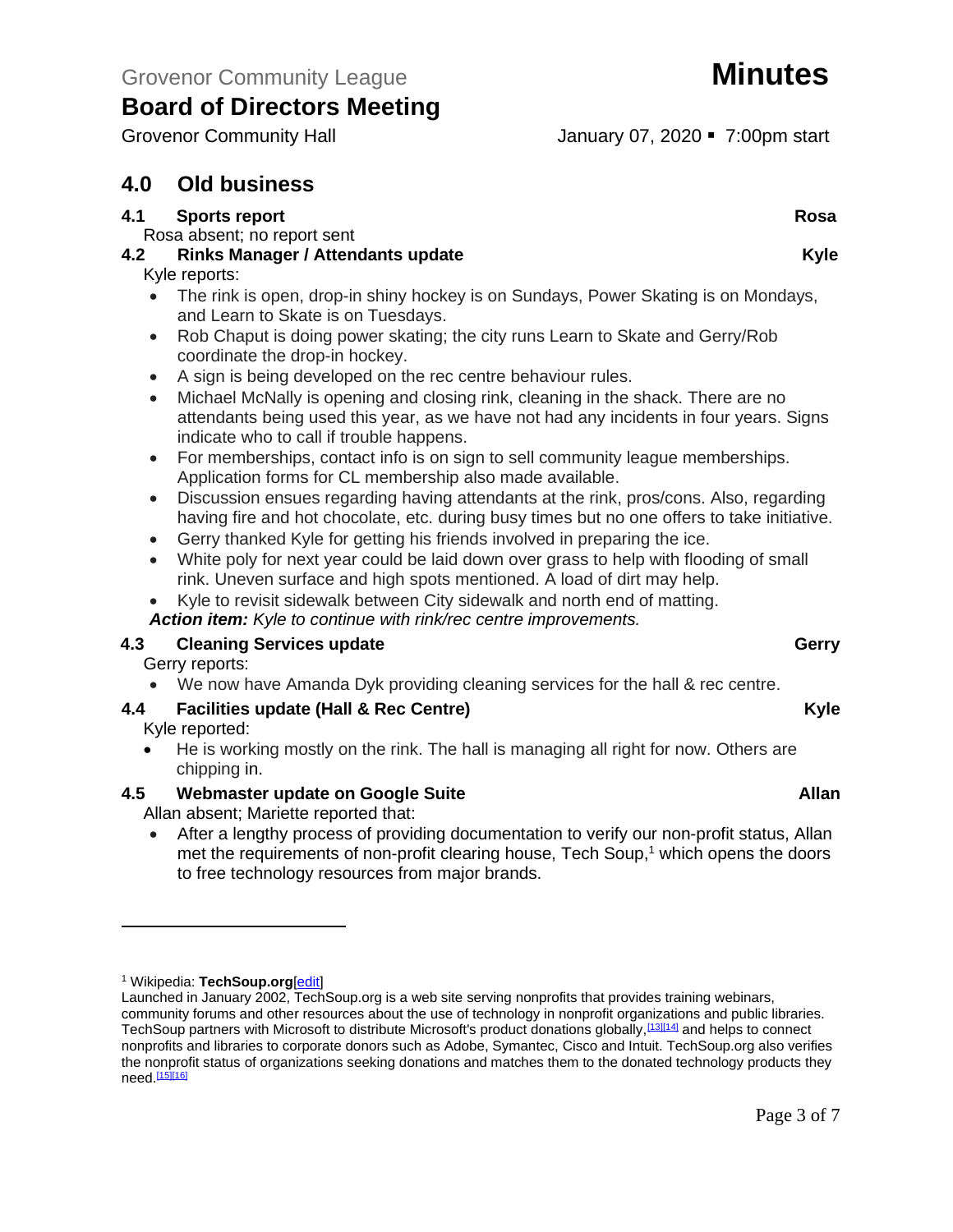Grovenor Community Hall January 07, 2020 • 7:00pm start

- Progress is being made to reclaim the "Grovenor.ca" domain name for the community league with G-Suite. They have contacted the registered owner of the name and if no response is received, they will lose the rights to it (and we can apply for it).
- Allan to provide additional Domain Name Services (DNS) information to Google.
- The objective is for all board members to move to Grovenor.ca email addresses and to have a storage place for community league documents under G Suite.

*Action item: Allan to continue working on obtaining G Suite products for community league under the previous domain name of Grovenor.ca.*

#### **4.6 Parking concerns on 144 Street by school - update Vince/All** Vince reported:

- The Edmonton Public School Board (EPSB) did respond to us. They are going to attend the school's parent association meeting on January 16.
- EPSB will attend to discuss traffic parking and safety, but only for parking issues at school.
- He has yet to hear back from Brian Murphy at City. He saw him in September.

### *Action Item: To invite school principal Cori Fraser to next board meeting.*

## **4.7 Neigbourhood Watch update Cameron**

Cameron reported that:

- He attended the community engagement session in November. It was not what he expected it to be. Consequently, he looked at it as a networking event.
- His next goal is to put together a small committee to move engagement work forward.
- He would like to put together goals, objectives and have a budget (\$3000 ask).
- Vince, Jenn, Bernard and Alexis respond to his request for sub-committee.
- The idea is to be more about engaging community and getting to know your neighbour more than just reporting crime. To connect with people.
- His first step is to get the Neigbourhood Watch members' training session which is only offered a few times a year.
- Cameron N. mentions the Abundant Community initiative; he can arrange for a rep to come.

## **4.8 Rental Policy update All**

Heather reported that:

- She is busy at work but will follow up with contracts.
- Additionally, she and Grace are having a planning session. They are considering a family day event. It is challenging as Grace won't be in town that day.
- Craft night is at the hall on January 24. Getting more popular.
- A card was received from Stollery Foundation regarding donation sent for Will Rossi.
- Funding may be available as it is a new event, Cameron N says.

*Action item: Cameron to investigate funding for Family day event.*

## **5.0 Action Items update (for items not yet covered) – deferred**

# **6.0 New business**

### **6.1 Goals and Objectives**

Gerry reported that: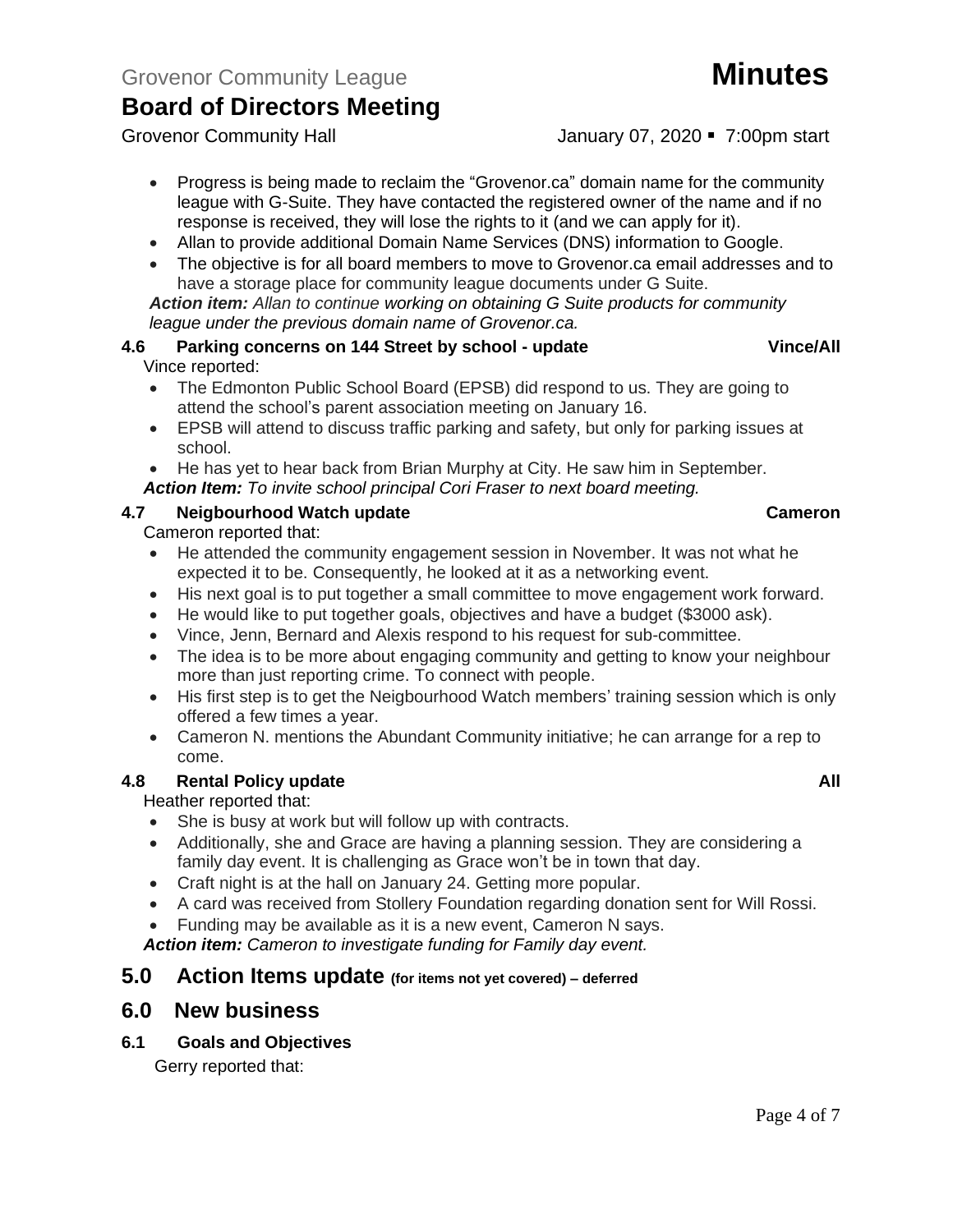- He will highlight a few things tonight and take suggestions.
- We try to invite, where we think appropriate, our councillor Scott McKeen for a onehour open house.
- Also, to invite James Cummings, our federal representative, to attend Fall fest event.
- All agreed to invite Sarah Hoffman, MLA for Edmonton-Glenora, to an open house.

• He has provided a Goals & Objectives list.

- Heather agrees to take on Green Shack and summer program.
- Gerry hasn't yet received the invoice from the city for the community swim program. Cameron N. will get them to contact us. The new process has the renewal process going through the CRC rep.
- Saturday on the 2nd weekend in September (12) is suggested for Fall Fest.
- Heather mans the Grovenor Family Facebook page. Amelia does the official Facebook page. They work together.

*Action item: Gerry will revise and send out Goals and Objectives. We will have 10 days to read and respond by email.*

#### **6.2 Cash flow/Budget Gerry**

Gerry reported that:

- Subject to review by members. It shows every line item we would normally have.
- To add in Neighbourhood Watch budget of \$3000.
- Additional line items will be approved on as needed basis.
- He will send out revised document later in month.

### **6.3 Bylaw review/proposed amendment Gerry**

Gerry reported that:

- Our bylaw # 12 states that the executives cannot serve for more than 3 consecutive years in same position. Unfortunately, no one noticed this provision until well after the AGM elections.
- We do our own bylaws so we can amend/approve them. Can do so at the next meeting. Must give 30 days of notice to the public before meeting.
- Options raised for discussion were as follows: delete the clause, change the year (to 8 years, for e.g.), or the executive change positions.
- **Motion** to advertise the change to Grovenor Community League bylaws of removing clause 12.3 is Moved by Jeff, Seconded by Brian. Unanimously **approved**.

*Action item: Gerry to send email regarding bylaw amendment.*

#### **6.4 Other new business**

**Meeting adjourned 8:59 pm.**

# **7.0 Next meeting – February 04, 2020 ▪ 7:00 pm**

\*Please see the October and November 2019 Income Statements below.

#### Page 5 of 7

# Grovenor Community Hall January 07, 2020 • 7:00pm start

Grovenor Draft 2020 Goals and Obje

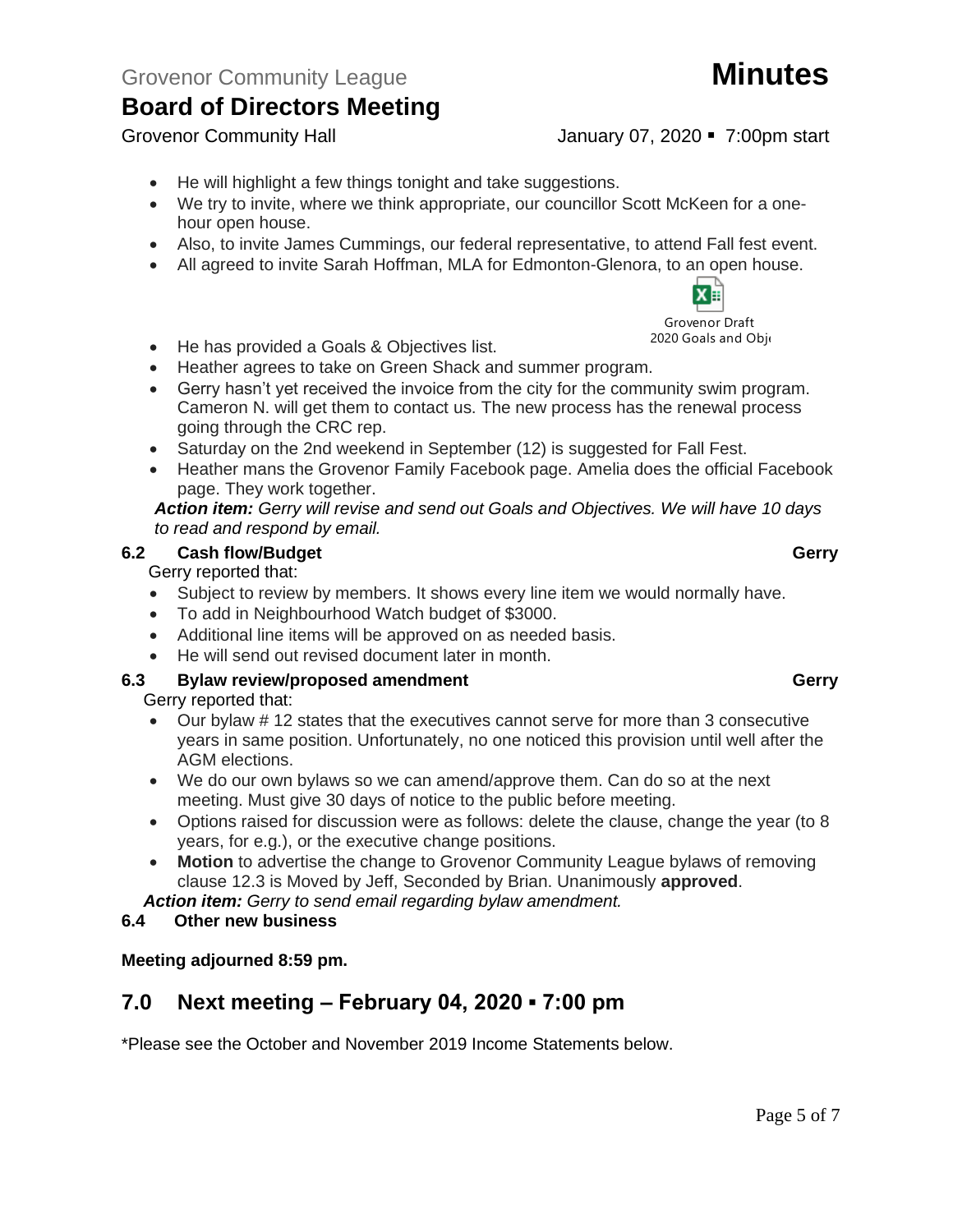Grovenor Community League **Minutes** 

# **Board of Directors Meeting**

Grovenor Community Hall January 07, 2020 • 7:00pm start

# **Profit and Loss**

**Grovenor Community League** Date Range: Oct 01, 2019 to Oct 31, 2019

Oct 01, 2019 **ACCOUNTS** to Oct 31, 2019 Income **Advertising Income** \$420.00 **Government Grants - Local Government** \$9,398.00 **Hall Rental Income** \$1,045.00 Program Income - Membership Dues \$215.00 \$11,078.00 **Total Income** 

**Total Cost of Goods Sold** 

#### **Gross Profit**

As a percentage of Total Income

| <b>Operating Expenses</b>        |                                     |
|----------------------------------|-------------------------------------|
| <b>Bank Service Charges</b>      | $$1.2^{\circ}$ $\frac{1}{2}$        |
| <b>Cleaning Services</b>         | \$125.00                            |
| <b>Rent Expense</b>              | \$250.0                             |
| <b>Repairs &amp; Maintenance</b> | \$23.6                              |
| Telephone - Wireless             | \$89.25<br>$\overline{\phantom{a}}$ |
| <b>Utilities</b>                 | \$413.55                            |
| <b>Total Operating Expenses</b>  | $\frac{4}{3}$<br>\$902.6            |





\$0.00

\$11,078.00

100.00%

### Page 6 of 7